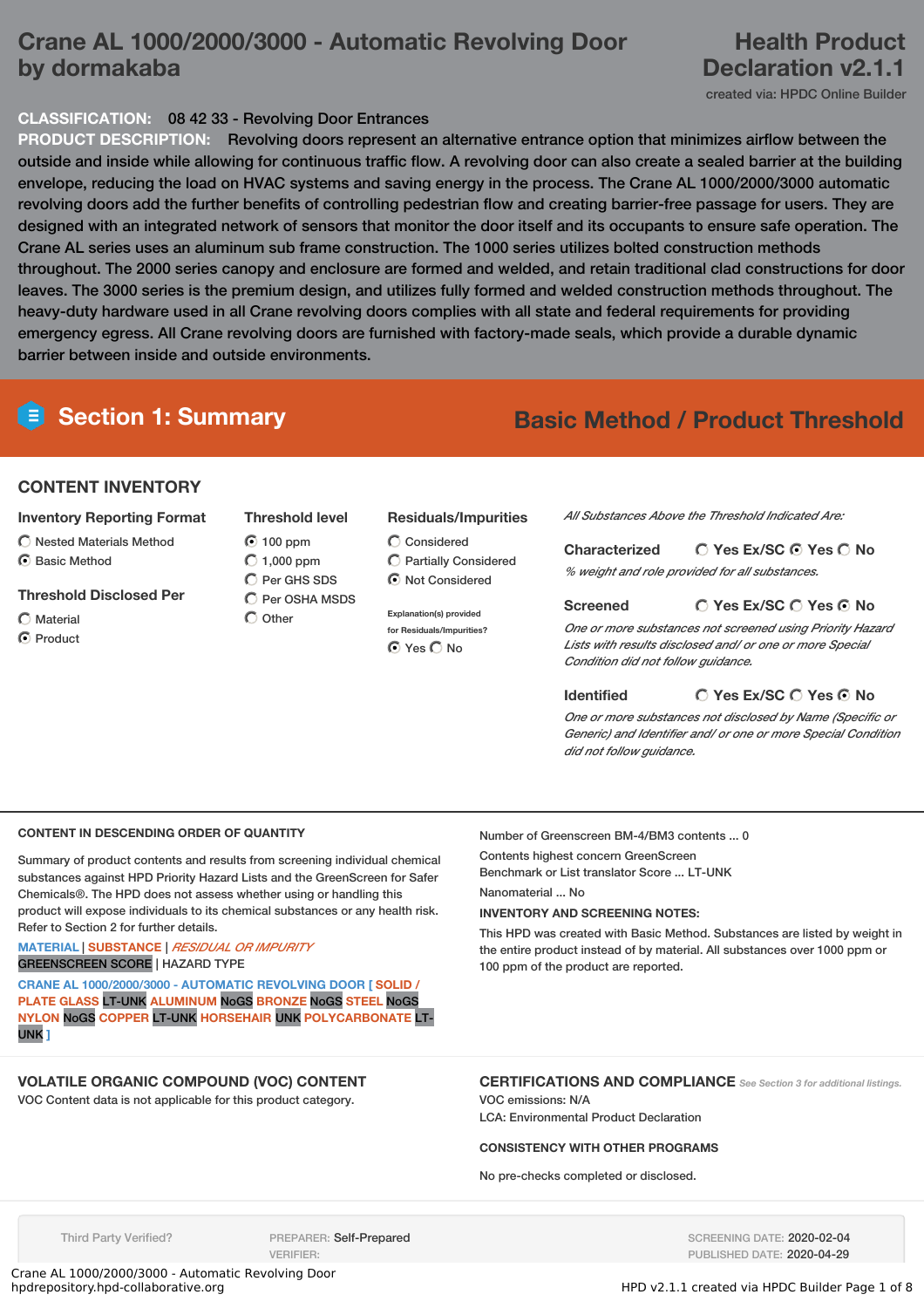O Yes No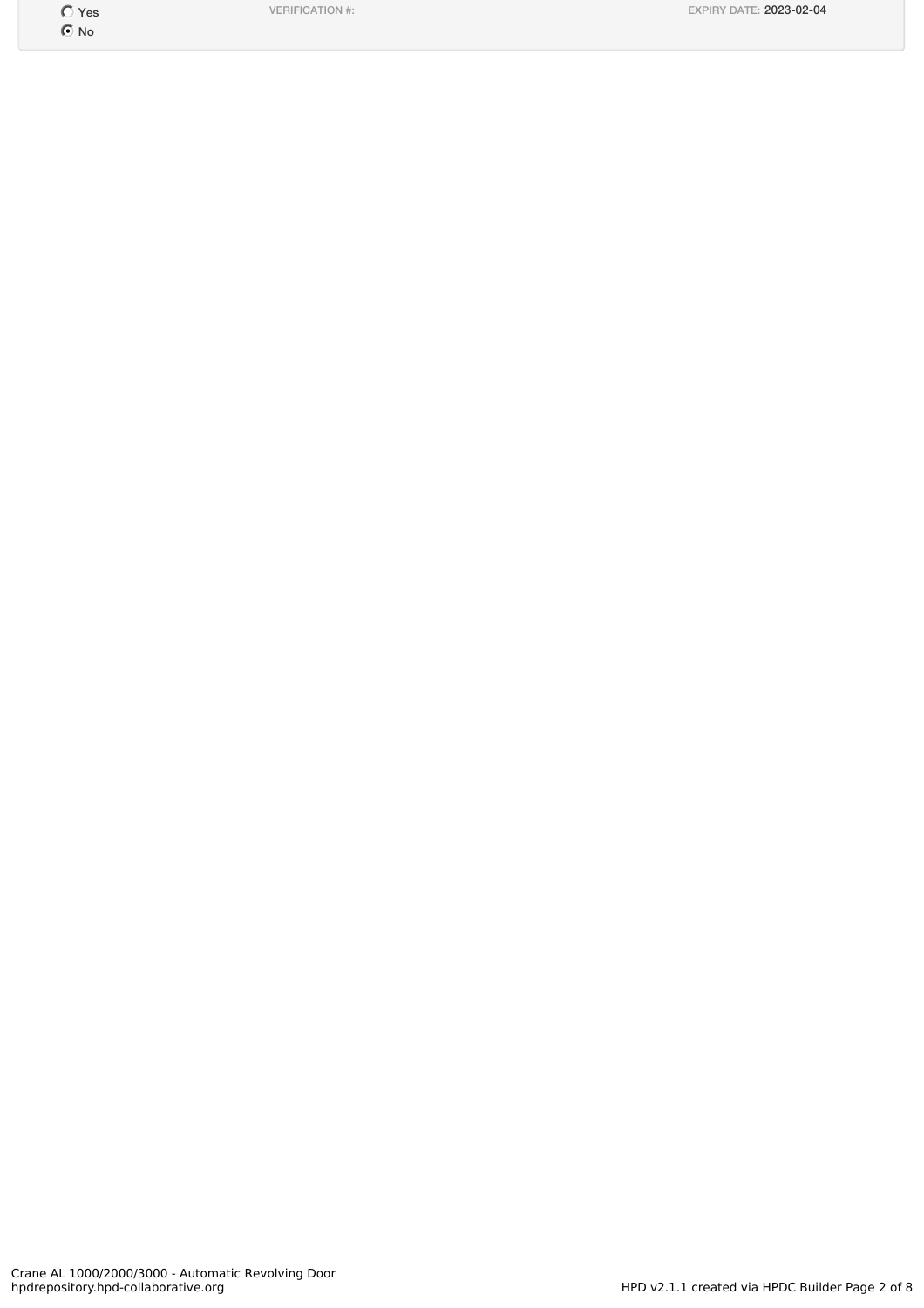This section lists contents in a product based on specific threshold(s) and reports detailed health information including hazards. This *HPD uses the inventory method indicated above, which is one of three possible methods:*

- *Basic Inventory method with Product-level threshold.*
- *Nested Material Inventory method with Product-level threshold*
- *Nested Material Inventory method with individual Material-level thresholds*

Definitions and requirements for the three inventory methods and requirements for each data field can be found in the HPD Open *Standard version 2.1.1, available on the HPDC website at: [www.hpd-collaborative.org/hpd-2-1-1-standard](https://www.hpd-collaborative.org/hpd-2-1-1-standard)*

## **CRANE AL 1000/2000/3000 - AUTOMATIC REVOLVING DOOR**

PRODUCT THRESHOLD: 100 ppm **RESIDUALS AND IMPURITIES CONSIDERED:** No

RESIDUALS AND IMPURITIES NOTES: This HPD was created with Basic Inventory. Substances are listed by weight in the entire product instead of by material. All substances over 1000 ppm or 100 ppm of the product are reported.

OTHER PRODUCT NOTES: -

| <b>SOLID / PLATE GLASS</b>                                                                          |                                                                                                                                                                                                                                                                                                                                                               |                    |                                   |  |                                   | ID: 65997-17-3                                 |
|-----------------------------------------------------------------------------------------------------|---------------------------------------------------------------------------------------------------------------------------------------------------------------------------------------------------------------------------------------------------------------------------------------------------------------------------------------------------------------|--------------------|-----------------------------------|--|-----------------------------------|------------------------------------------------|
| HAZARD SCREENING METHOD: Pharos Chemical and Materials Library                                      |                                                                                                                                                                                                                                                                                                                                                               |                    | HAZARD SCREENING DATE: 2020-02-04 |  |                                   |                                                |
| %: $58.91 - 58.91$                                                                                  | GS: LT-UNK                                                                                                                                                                                                                                                                                                                                                    |                    | RC: None                          |  | NANO: No                          | ROLE: Leaves                                   |
| <b>HAZARD TYPE</b>                                                                                  | <b>AGENCY AND LIST TITLES</b>                                                                                                                                                                                                                                                                                                                                 |                    | WARNINGS                          |  |                                   |                                                |
| None found                                                                                          |                                                                                                                                                                                                                                                                                                                                                               |                    |                                   |  |                                   | No warnings found on HPD Priority Hazard Lists |
| <b>SUBSTANCE NOTES: -</b>                                                                           |                                                                                                                                                                                                                                                                                                                                                               |                    |                                   |  |                                   |                                                |
|                                                                                                     |                                                                                                                                                                                                                                                                                                                                                               |                    |                                   |  |                                   |                                                |
| <b>ALUMINUM</b>                                                                                     |                                                                                                                                                                                                                                                                                                                                                               |                    |                                   |  |                                   | ID: 91728-14-2                                 |
| HAZARD SCREENING METHOD: Pharos Chemical and Materials Library<br>HAZARD SCREENING DATE: 2020-02-04 |                                                                                                                                                                                                                                                                                                                                                               |                    |                                   |  |                                   |                                                |
| %32.18                                                                                              | GS: NoGS                                                                                                                                                                                                                                                                                                                                                      | RC:<br><b>Both</b> | NANO:<br>No                       |  | shaft casing                      | ROLE: Enclosure, canopy, door wings and        |
| <b>HAZARD TYPE</b>                                                                                  | <b>AGENCY AND LIST TITLES</b>                                                                                                                                                                                                                                                                                                                                 |                    | <b>WARNINGS</b>                   |  |                                   |                                                |
| None found                                                                                          |                                                                                                                                                                                                                                                                                                                                                               |                    |                                   |  |                                   | No warnings found on HPD Priority Hazard Lists |
|                                                                                                     | SUBSTANCE NOTES: The hazards associated with aluminum are dependent upon the form in which aluminum is provided. As aluminum is<br>inert upon receipt by dormakaba and unlikely to leach from the product into the environment, the risk of exposure to aluminum<br>components is negligible and the listed hazards can be deemed irrelevant to the end-user. |                    |                                   |  |                                   |                                                |
| <b>BRONZE</b>                                                                                       |                                                                                                                                                                                                                                                                                                                                                               |                    |                                   |  |                                   | ID: 12597-70-5                                 |
|                                                                                                     | HAZARD SCREENING METHOD: Pharos Chemical and Materials Library                                                                                                                                                                                                                                                                                                |                    |                                   |  | HAZARD SCREENING DATE: 2020-02-04 |                                                |

%: **4.40 - 4.40** GS: **NoGS** RC: **Both** NANO: **No** ROLE: **Electronics**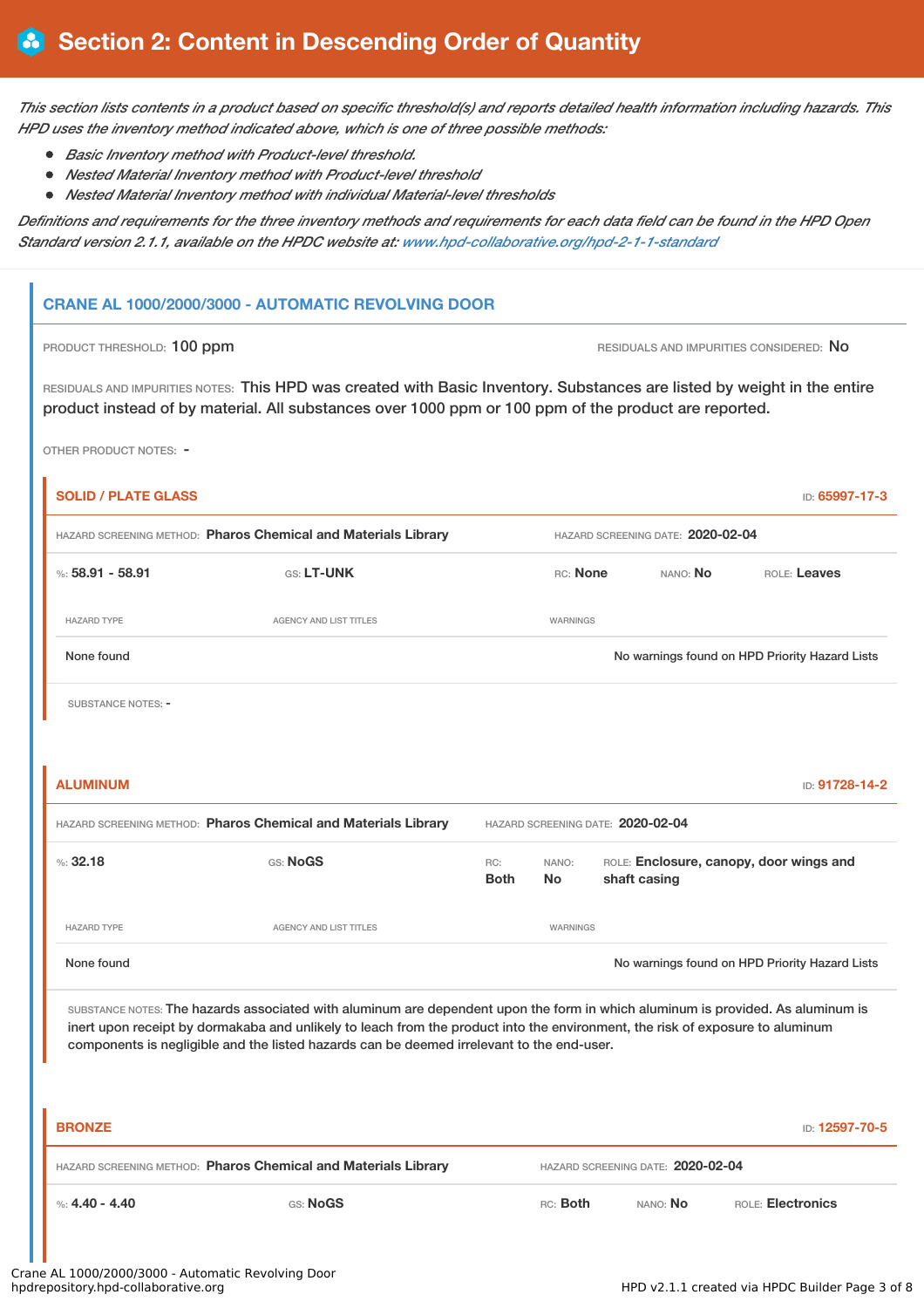| <b>HAZARD TYPE</b>        | AGENCY AND LIST TITLES                                         | WARNINGS                          |                                   |                                                |
|---------------------------|----------------------------------------------------------------|-----------------------------------|-----------------------------------|------------------------------------------------|
| None found                |                                                                |                                   |                                   | No warnings found on HPD Priority Hazard Lists |
| <b>SUBSTANCE NOTES: -</b> |                                                                |                                   |                                   |                                                |
|                           |                                                                |                                   |                                   |                                                |
| <b>STEEL</b>              |                                                                |                                   |                                   | ID: 12597-69-2                                 |
|                           | HAZARD SCREENING METHOD: Pharos Chemical and Materials Library |                                   | HAZARD SCREENING DATE: 2020-02-04 |                                                |
| %: $2.91 - 2.91$          | GS: NoGS                                                       | RC: Both<br>NANO: No              |                                   | ROLE: Motor                                    |
| <b>HAZARD TYPE</b>        | AGENCY AND LIST TITLES                                         | WARNINGS                          |                                   |                                                |
| None found                |                                                                |                                   |                                   | No warnings found on HPD Priority Hazard Lists |
| <b>SUBSTANCE NOTES: -</b> |                                                                |                                   |                                   |                                                |
|                           |                                                                |                                   |                                   |                                                |
| <b>NYLON</b>              |                                                                |                                   |                                   | ID: 63428-83-1                                 |
|                           | HAZARD SCREENING METHOD: Pharos Chemical and Materials Library | HAZARD SCREENING DATE: 2020-02-04 |                                   |                                                |
| %: $0.61 - 0.61$          | <b>GS: NoGS</b>                                                | RC: None<br>NANO: No              |                                   | ROLE: Housing for electronics                  |
| <b>HAZARD TYPE</b>        | AGENCY AND LIST TITLES                                         | WARNINGS                          |                                   |                                                |
| None found                |                                                                |                                   |                                   | No warnings found on HPD Priority Hazard Lists |
| SUBSTANCE NOTES: -        |                                                                |                                   |                                   |                                                |
|                           |                                                                |                                   |                                   |                                                |
| <b>COPPER</b>             |                                                                |                                   |                                   | ID: 7440-50-8                                  |
|                           | HAZARD SCREENING METHOD: Pharos Chemical and Materials Library |                                   | HAZARD SCREENING DATE: 2020-02-04 |                                                |
| %: $0.55 - 0.55$          | GS: LT-UNK                                                     | RC: Both                          | NANO: No                          | ROLE: Electronics                              |
| <b>HAZARD TYPE</b>        | AGENCY AND LIST TITLES                                         | WARNINGS                          |                                   |                                                |
| None found                |                                                                |                                   |                                   | No warnings found on HPD Priority Hazard Lists |
| SUBSTANCE NOTES: -        |                                                                |                                   |                                   |                                                |
|                           |                                                                |                                   |                                   |                                                |
| <b>HORSEHAIR</b>          |                                                                |                                   |                                   | <b>ID:</b> Not registered                      |
|                           | HAZARD SCREENING METHOD: Pharos Chemical and Materials Library |                                   | HAZARD SCREENING DATE: 2020-02-04 |                                                |
| %: $0.35 - 0.35$          | <b>GS: UNK</b>                                                 | RC: UNK                           | NANO: No                          | ROLE: Brushes                                  |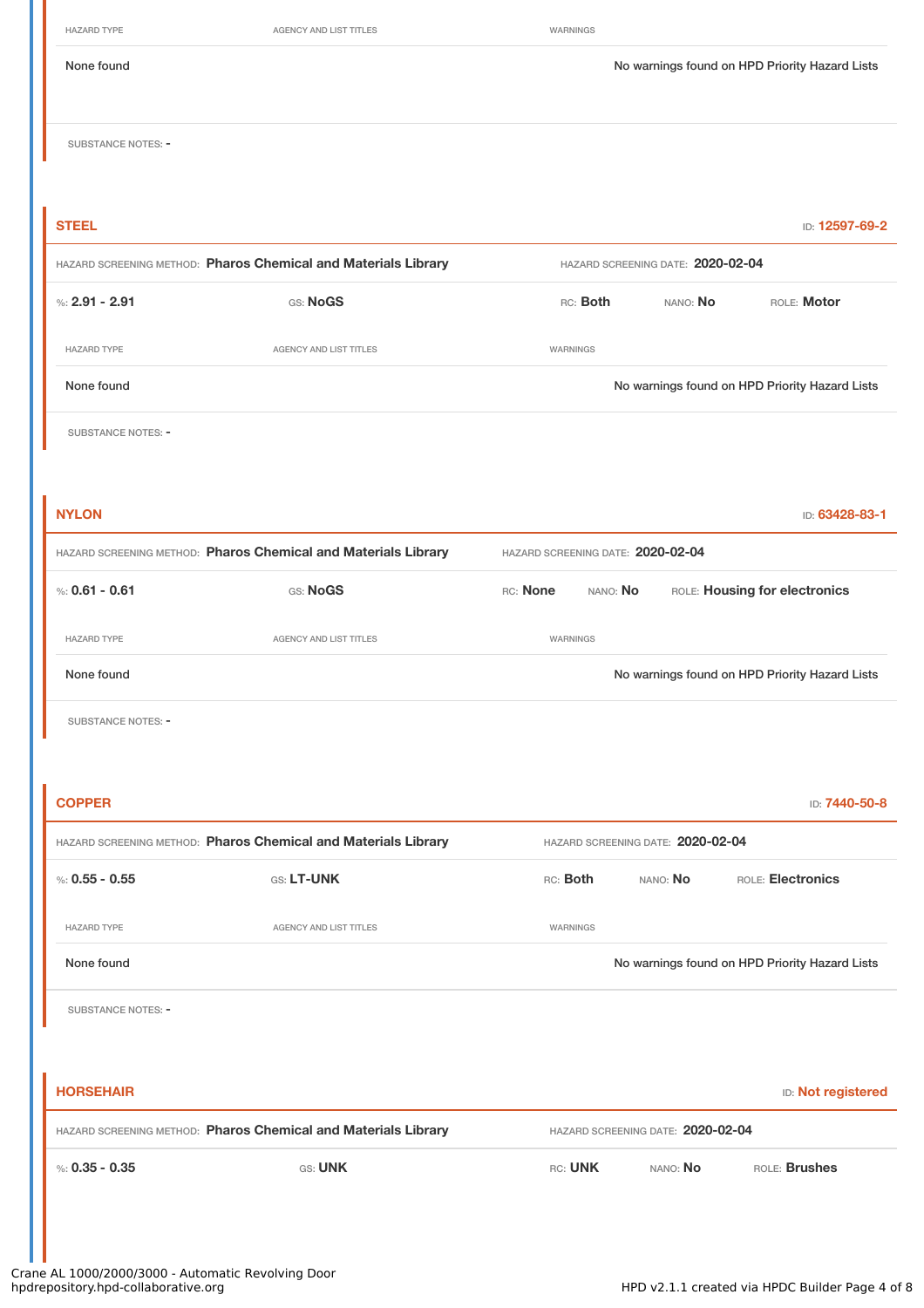| <b>HAZARD TYPE</b>                     | <b>AGENCY AND LIST TITLES</b>                                  | WARNINGS                          |          |                               |
|----------------------------------------|----------------------------------------------------------------|-----------------------------------|----------|-------------------------------|
|                                        | Hazard Screening not performed                                 |                                   |          |                               |
|                                        |                                                                |                                   |          |                               |
| SUBSTANCE NOTES: -                     |                                                                |                                   |          |                               |
|                                        |                                                                |                                   |          |                               |
|                                        |                                                                |                                   |          |                               |
| <b>POLYCARBONATE</b><br>ID: 25037-45-0 |                                                                |                                   |          |                               |
|                                        |                                                                |                                   |          |                               |
|                                        | HAZARD SCREENING METHOD: Pharos Chemical and Materials Library | HAZARD SCREENING DATE: 2020-02-04 |          |                               |
| %: $0.10 - 0.10$                       | GS: LT-UNK                                                     | RC: UNK                           | NANO: No | ROLE: Housing for electronics |
| <b>HAZARD TYPE</b>                     | <b>AGENCY AND LIST TITLES</b>                                  | WARNINGS                          |          |                               |

SUBSTANCE NOTES: Polycarbonate - acrylonitrile butadiene styrene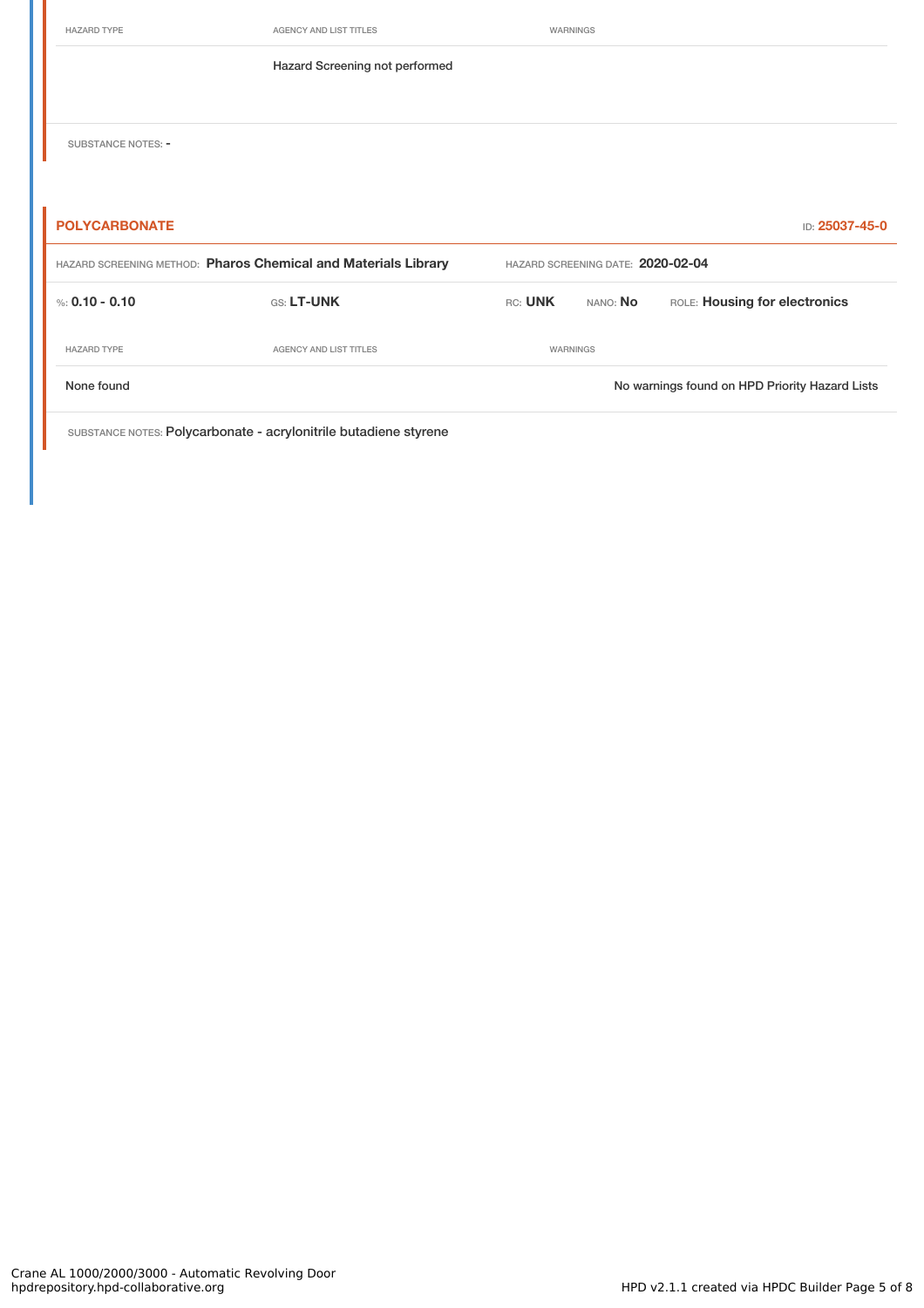This section lists applicable certification and standards compliance information for VOC emissions and VOC content. Other types of *health or environmental performance testing or certifications completed for the product may be provided.*

| <b>VOC EMISSIONS</b>                                          | N/A                              |                     |                       |  |  |
|---------------------------------------------------------------|----------------------------------|---------------------|-----------------------|--|--|
| CERTIFYING PARTY: Self-declared<br>APPLICABLE FACILITIES: N/A | ISSUE DATE: $2019-$<br>$11 - 08$ | <b>EXPIRY DATE:</b> | CERTIFIER OR LAB: N/A |  |  |
| CERTIFICATE URL:                                              |                                  |                     |                       |  |  |

CERTIFICATION AND COMPLIANCE NOTES: This HPD is for a product which is NOT liquid/wet applied

| <b>LCA</b>                                                                                                                                                                                                                            | <b>Environmental Product</b><br><b>Declaration</b> |                                             |                                                                                                  |
|---------------------------------------------------------------------------------------------------------------------------------------------------------------------------------------------------------------------------------------|----------------------------------------------------|---------------------------------------------|--------------------------------------------------------------------------------------------------|
| CERTIFYING PARTY: Third Party<br>APPLICABLE FACILITIES: Illinois, USA<br><b>CERTIFICATE URL:</b><br>https://www.dormakaba.com/resource/blob/60550/7a21a7366f8f52e21caeefa85ef730cc/epd-<br>crane-al-1000-2000-3000-automatic-data.pdf | <b>ISSUE</b><br>DATE:<br>$2017 -$<br>04-24         | <b>EXPIRY</b><br>DATE:<br>$2022 -$<br>04-23 | <b>CERTIFIER</b><br>OR LAB:<br>Institut<br><b>Bauen</b><br>und<br><b>Umwelt</b><br>e.V.<br>(IBU) |

CERTIFICATION AND COMPLIANCE NOTES:

# **Section 4: Accessories**

This section lists related products or materials that the manufacturer requires or recommends for installation (such as adhesives or fasteners), maintenance, cleaning, or operations. For information relating to the contents of these related products, refer to their *applicable Health Product Declarations, if available.*

No accessories are required for this product.

# **Section 5: General Notes**

dormakaba has resulted from the merger of the two well-established brands Dorma and Kaba, both known for their expertise in the area of smart and secure access solutions. Together we stand for more than 150 years of security and reliability. Our master brand dormakaba stands for our offering of products, solutions and services for secure access to buildings and rooms from a single source. Our global brand power supports us to become the trusted industry leader. For more information, please go to: www.dormakaba.com. The information contained in this HPD is to be used only as a voluntary information on our products. dormakaba makes no representation or warranty as to the completeness or accuracy of the information contained herein. The products and specifications set forth in this HPD are subject to change without notice and dormakaba disclaims any and all liability for such changes. The information contained herein is provided without warranties of any kind, either express or implied, and dormakaba disclaims any and all liability for typographical, printing, or production errors or changes affecting the specifications contained herein. dormakaba DISCLAIMS ALL WARRANTIES, EXPRESS OR IMPLIED, INCLUDING, BUT NOT LIMITED TO, THE IMPLIED WARRANTIES OF MERCHANTABILITY AND FITNESS FOR A PARTICULAR PURPOSE.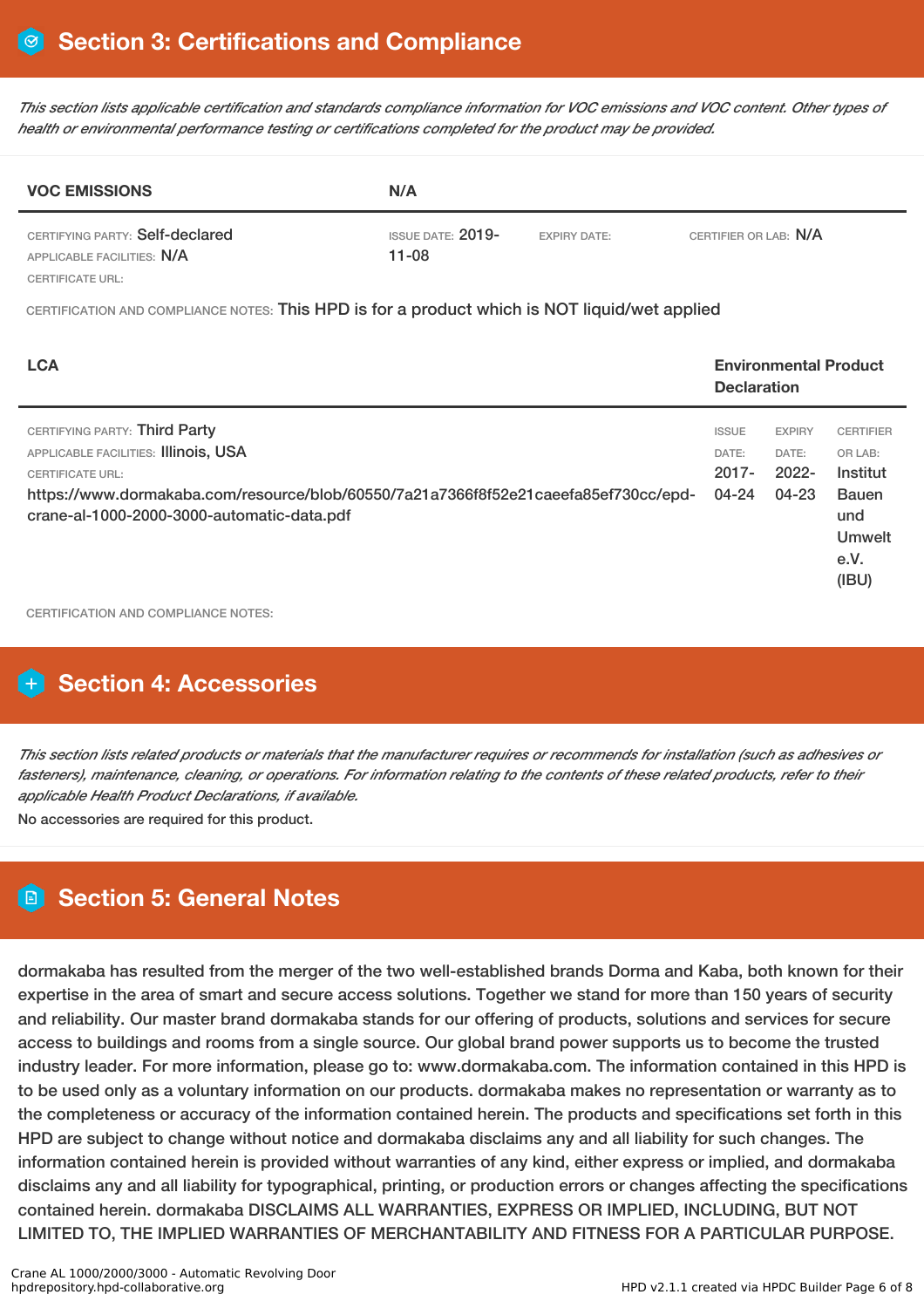IN NO EVENT WILL dormakaba BE LIABLE FOR ANY INCIDENTAL, INDIRECT OR CONSEQUENTIAL DAMAGES ARISING FROM THE SALE OR USE OF ANY PRODUCT. All sales of products shall be subject to dormakaba's applicable General Terms and Conditions, a copy of which will be provided by your local dormakaba organisation upon request.